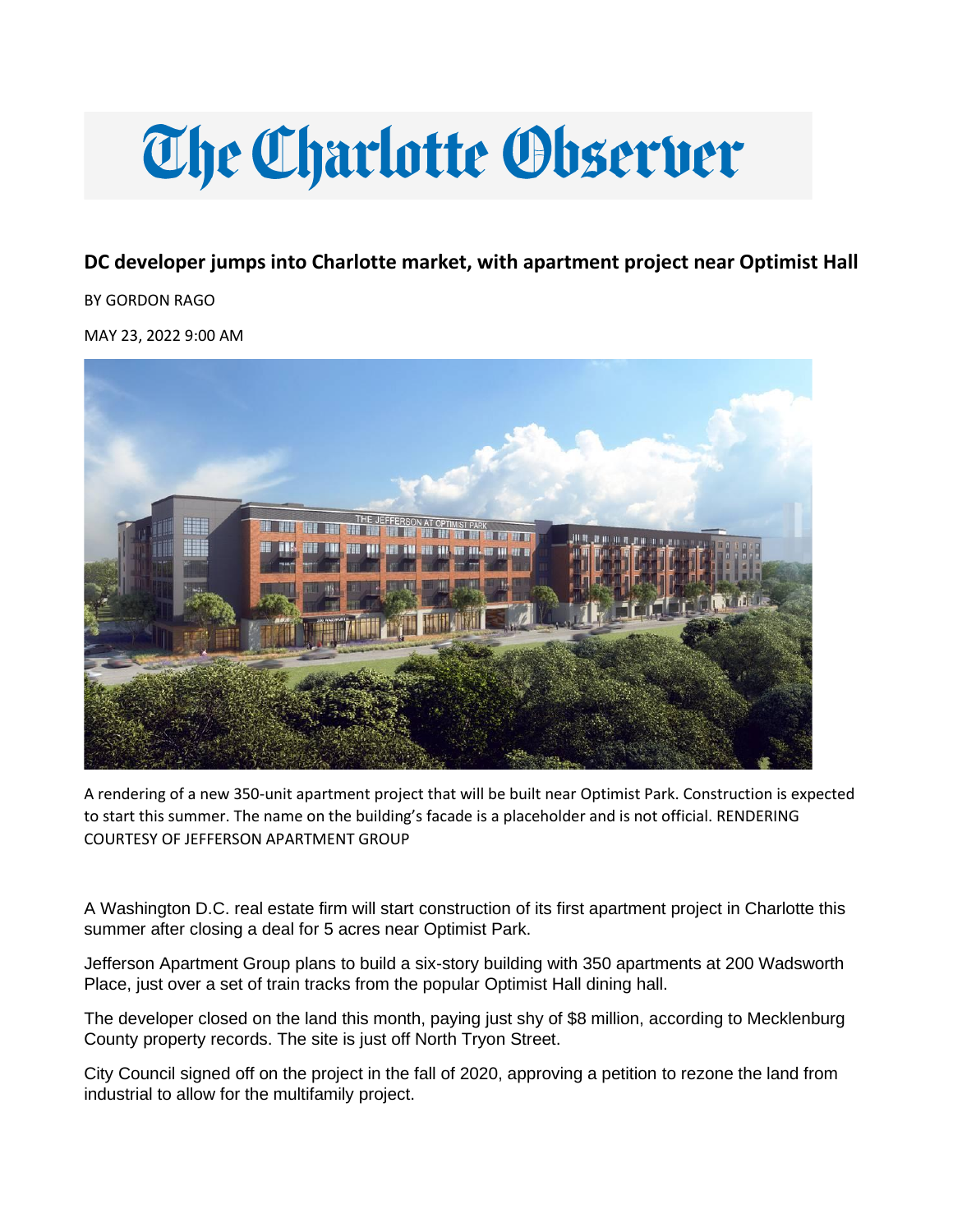The project doesn't include any retail. The land was far enough off the main artery of North Tryon Street that it didn't make sense to do that, Jefferson's senior vice president Greg Van Wie told The Charlotte Observer in an exclusive interview.

Jefferson Apartment Group declined to disclose the total cost of the project, which is expected to be move-in ready by early 2024.

### **FUTURE CONNECTIONS TO OPTIMIST HALL**

As it stands today, the train tracks block an easy walk to Optimist Hall, meaning residents will have to walk or drive to North Tryon Street and around to E. 16th Street.

But, Van Wie said, Jefferson is in discussions with neighboring property owners to secure the rights to build a pedestrian path and possibly a private driveway that would connect to E. 16th. That path would be closer to the train tracks, eliminating the need to go up to North Tryon.

The developer also plans to build out a portion of North College Street, which dead ends at East Liddell Street. That also has potential to connect out to E. 16th Street.



A rendering shows a courtyard that will be part of a new 350-unit apartment project near Optimist Park. Construction is expected to start this summer. Rendering courtesy of Jefferson Apartment Group

## **MATCHING ARCHITECTURE**

The 350 apartments will include studios, one bedrooms, two bedrooms and three bedrooms, ranging in size from 585 square feet to 1,027, according to the developer.

There will be some surface parking as well as a ground-floor parking deck under the building.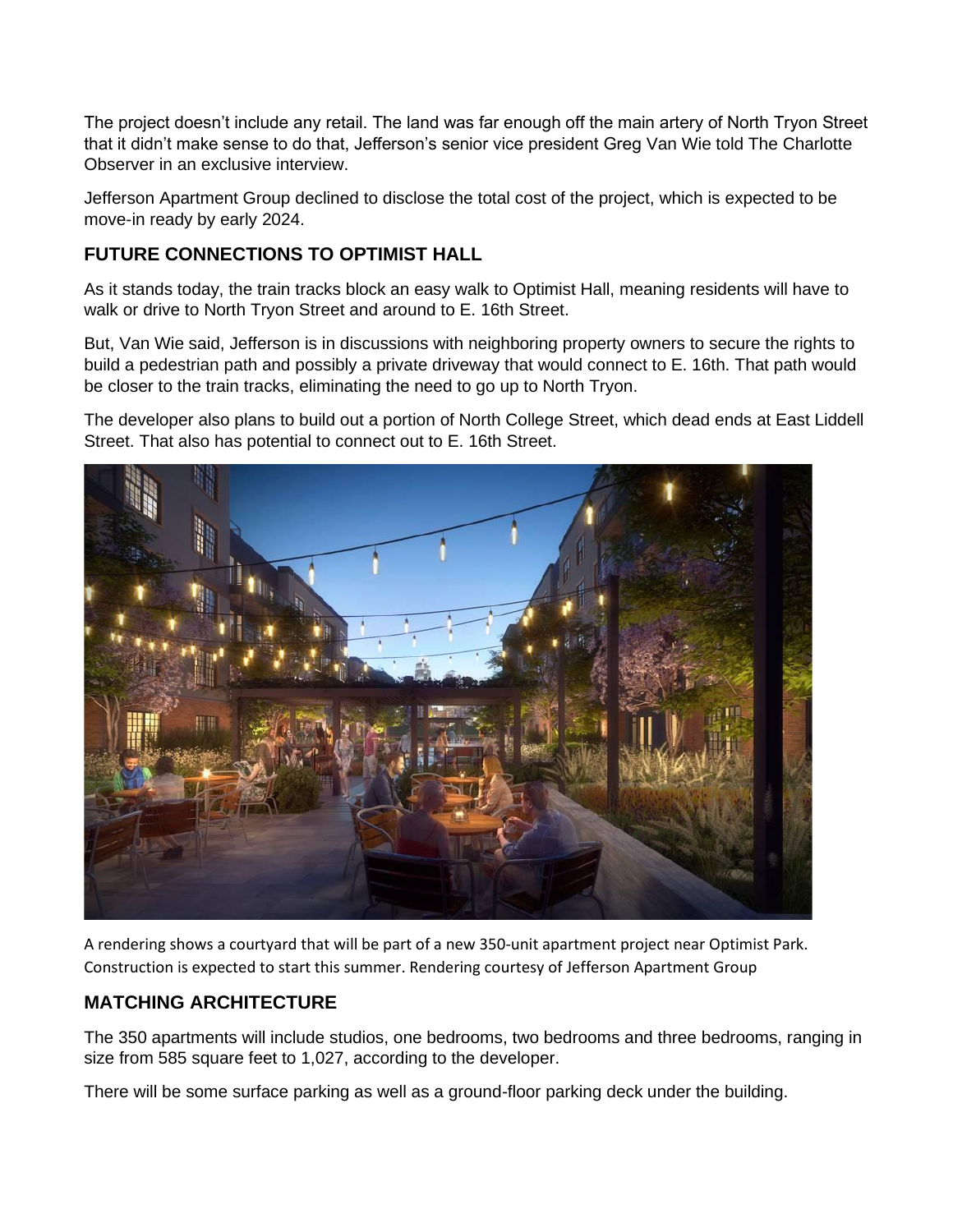Jefferson will have its own on-site property management office, Van Wie said.

The building will include a pool with a space for grills and an outdoor porch. There will also be a fitness center, dedicated yoga space and co-working space. An elevated courtyard will have fire pits with views of the Charlotte skyline.

The land used to house a warehouse that was demolished years ago. The warehouse was a companion to Optimist Hall when it served as a textile mill, Van Wie said.

The design of the apartment building will match that more industrial feeling, with brick and ironwork facade.



Jefferson Apartment Group will build a 350-unit apartment building close to the popular Charlotte dining hall Optimist Hall. Rendering courtesy of Jefferson Apartment Group

#### **NEW CHARLOTTE OFFICE**

Jefferson Apartment Group is based in Washington D.C. but has offices in Boston, Philadelphia and Orlando, Florida.

With its first project starting soon, the developer is planning to bring four full-time employees to Charlotte with the opening of a regional office, Van Wie said.

That will include two people on the development side, one construction manager and a property manager.

#### **STITCHING TOGETHER AREA WITH UPTOWN**